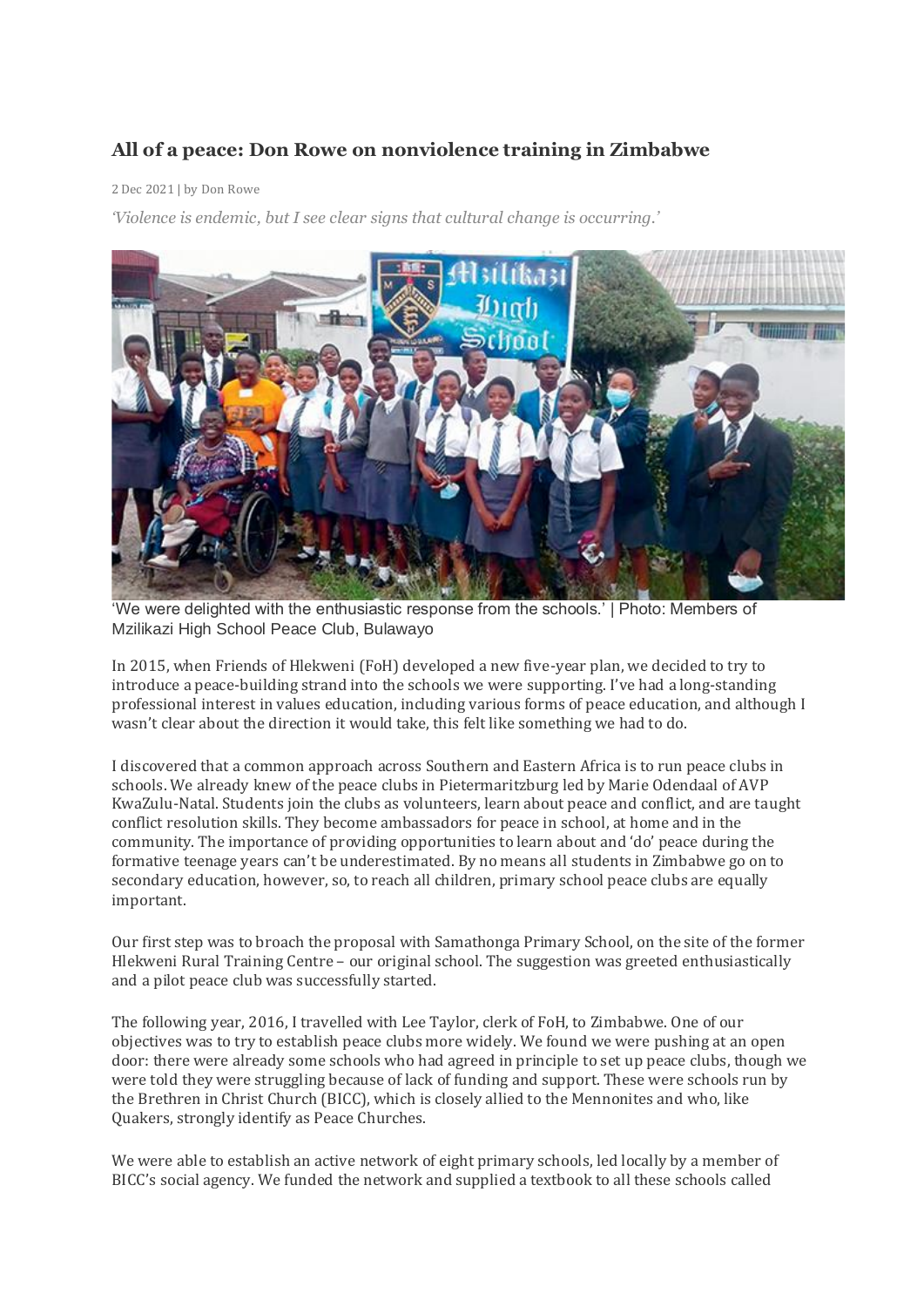Creating the Peaceable School. Very importantly, in our view, we paid for the teachers running the clubs to be trained in conflict resolution skills by Alternatives to Violence Zimbabwe (AVPZ). AVPZ had only recently been set up by Bulawayo Quakers, also with financial help from Friends of Hlekweni.

We were delighted with the enthusiastic response from the schools. At a peace clubs conference the next year, a head teacher said the children in her peace club had taught her a valuable lesson: 'They have developed communication skills which have made them able to approach me with their views, concerns and queries. All of them know me for my black rod with which I would step out of my office and brandish to threaten for discipline. Now I have stopped that after they made me see that I was being violent.'

In another school, a senior teacher reported that 'transformation of bullies who joined the peace club has been a major win. This was one of our biggest problems. We now have many teachers who would like some training so that they are more confident as facilitators.'

In 2018, the opportunity arose to induct some secondary schools into running peace clubs in a district south of Bulawayo. Working with a group called Matabeleland Peace Advocacy Trust, set up following our visit, we inducted five schools and then, with grants from Quaker Peace and Service, we inducted twenty more schools. The appetite among Zimbabwean teachers has been huge. The AVP training has been welcomed and some teachers have come back for more and have progressed through the three levels to become fully fledged AVP trainers.

None of this would have been possible without the permission of the education authorities. There is always a district inspector at induction days. One of them wrote about the value of peace clubs as he saw it: 'I have been monitoring school children's positive behavior in the pilot schools compared to those that have not been inducted. There is a huge difference. There is need to induct more schools, so as to inculcate positive peace and friendship value to our future generations.'

Since its early days, AVPZ has greatly strengthened its team of facilitators. Some of these have graduated from the Peace and Conflict Studies programme at Durban University, which is led by Geoff Harris, a Quaker. AVPZ is steadily increasing its capacity and reach. In the last year or so, courses have been run for young people, for NGO personnel, for community groups, for penal officers, and gender-related courses provided for women and men. Some are now being offered at a distance from Bulawayo.

Violence is endemic in Zimbabwe, but I see clear signs that cultural change is occurring. In 2013, the main political parties agreed on a new constitution, which guarantees political and civil rights and limits the power of government. It is closely modelled on the UN Convention of Human Rights and when voted on in a referendum, was approved by around ninety-five per cent of those who voted. Under the constitution, 'cruel and degrading punishments' are unlawful – but, in the teaching profession, old habits die hard. In 2016, a mother took a teacher to court for cruelly beating her grade one daughter, with a length of rubber hose, for something that was the mother's fault. The High Court ruled such punishment was against the constitution and, in 2018, an act of parliament made it a criminal offence. (Similarly, corporal punishment of juveniles in the justice system was banned in 2019.) This, as I see it, represents a hugely-important cultural shift. Peace clubs and AVP are reinforcing this by providing teachers with new skills and non-violent disciplinary methods, as well as empowering students to work for better, more humane and more peaceful communities. The opportunities which each teacher has to train many members of the next generation, make them very important 'multipliers'.

Working with two colleagues in Zimbabwe, I have spent the last year developing a peace clubs manual specifically aimed at Zimbabwe teachers and pupils. It includes localised material which is now standard in conflict resolution and mediation courses but it goes beyond that and includes a chapter on human rights and the importance of the constitution in protecting civil rights. Dorothy